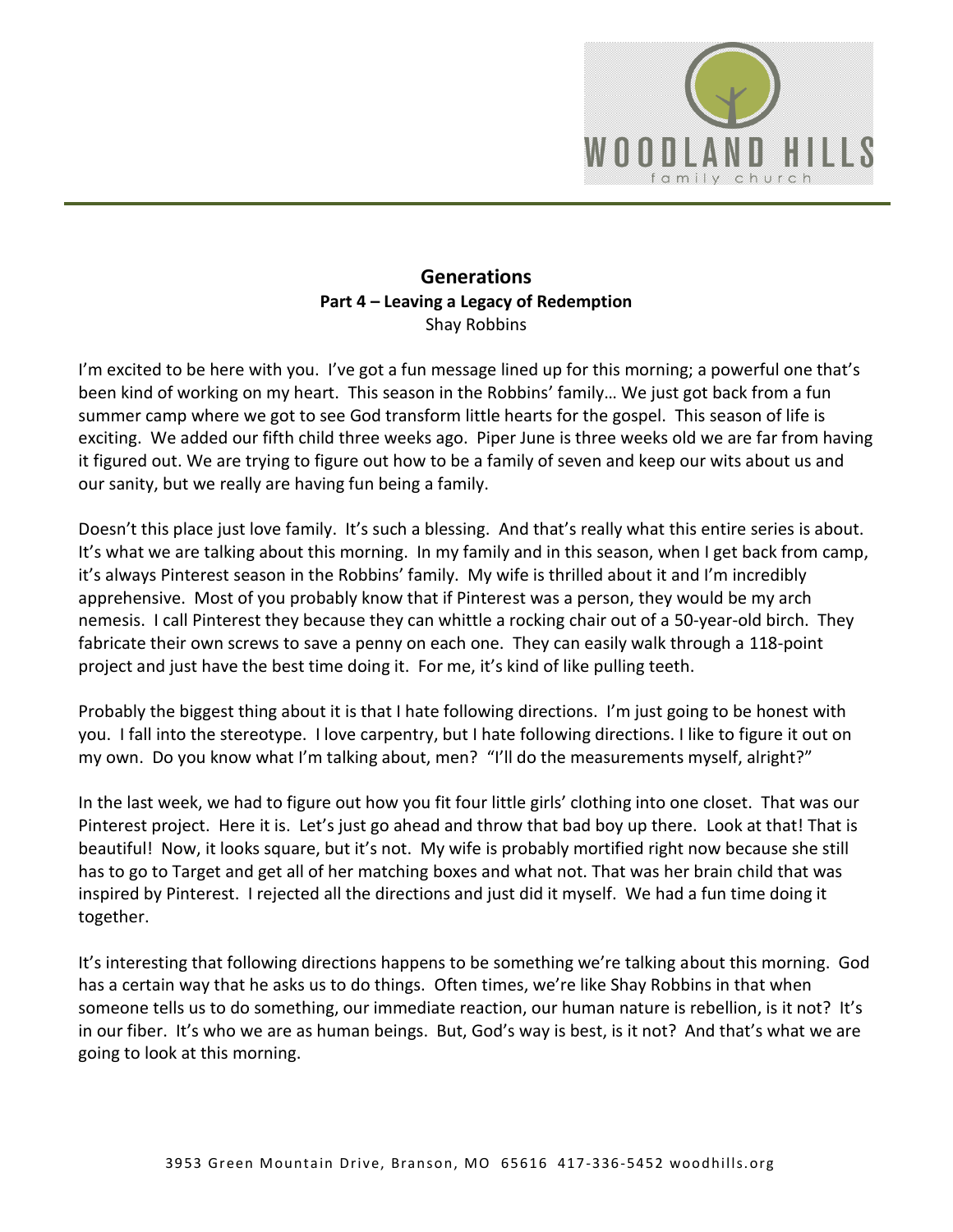The title of this message, which is Chapter 4, is *Leaving a Legacy of Redemption*. Just to pull in a little bit of context, you guys know this well, but Ruth took place in the time of the Judges and, as Ted cast the vision for us, there was kind of a status update at the end of Judges. It says that everyone did what was right in their own eyes. This happened thousands of years ago, but does it sound familiar? Everyone does what is right in their own eyes. And you think about this people group, the people of God, the people of Israel, who were miraculously taken out of Egypt, miraculously led by a cloud in the day and a pillar of fire by night, miraculously provided food and water on a daily basis in the middle of the desert. They were miraculously given the law of God at Mount Sinai. They miraculously walked through the parted waters. The list goes on and on.

They miraculously go into the Promised Land that was full of people that were bigger and stronger and more violent than them and God delivered victory after victory and gave them the Promised Land that he had intended for them. Yet, once the people of God got settled in, they began to enjoy their prosperity and got comfortable. We find that the people of God need God less when they are comfortable. When everything is going my way and I don't have to worry about food to eat every day and the bills are getting paid, I just don't need God as much.

Then, a little bit of time goes by and you don't hear from God. You wonder where he has gone. Is he even real? And these doubts begin to sink in. Just yesterday, God did miraculous, amazing things in our life, but the when the people of God get comfortable and apathetic and they stop seeking God, they begin to question when they don't hear from him and they don't see him showing up on a daily basis. They become ignorant of the ways that he is moving. When that happens, we begin to question God and doubt. That's Satan's playground. One seed of doubt is a stronghold of the enemy that can turn into destruction over time. It can turn the people of God into a people of fools. We walk away from the one true God.

When we begin to doubt God, we begin to say "You know what? Forget him. I'm going to do things my own way. What's right for me is right for me and what's right for you is right for you." In that is born relativism. Let me define relativism: "The doctrine that knowledge, truth, and morality exist in relation, culture, or historical context, and are not absolute."

When society gives birth to relativism, truth disappears. So, while I stand up here and the majority of the stage is black, in a relative perspective, I'll say, "This stage is white" and you'll say, "No, you're crazy, that stage is black." I'll respond, "How dare you tell me what color my stage is!" "You're standing on a black stage." Then there becomes this friction and it turns into hatred. And then it gets even more confounded when government steps in and begins to defend relativism. That's a scary place to live.

That's what was happening in Ruth's context and that's what's happening today. Can you believe how relevant this book is 3,000 years later? It's jaw-dropping. So with what we are going to dive into today, we need to pay attention. We have to pay attention to what God has for us today. There are four points this morning. The first point is this: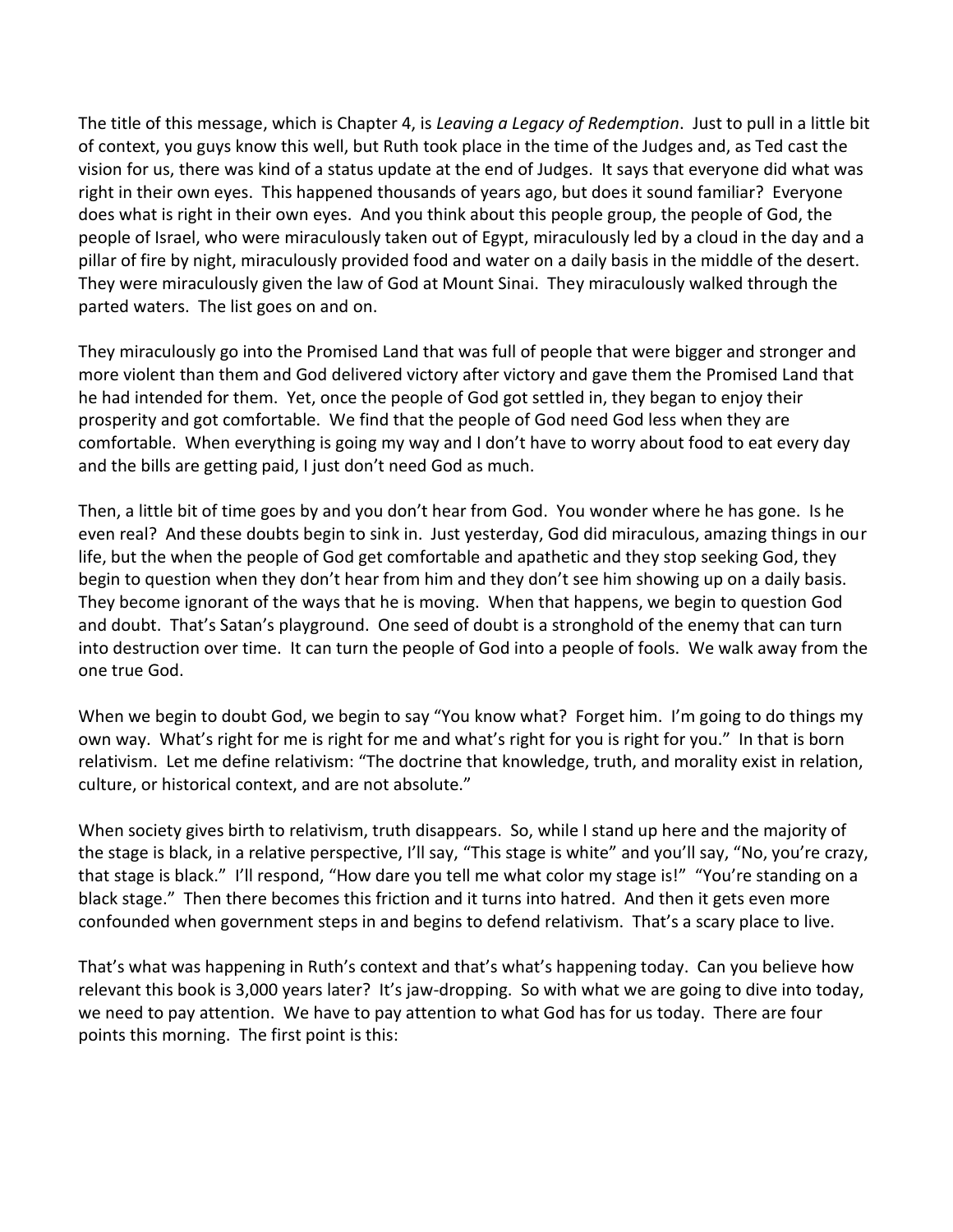#### **1. God is concerned with the process.**

We don't like the process because we want to do it our own way. Do you know what Shay's way is? It's faster, it's easier, and it's guaranteed to get the results I want. God's way is a little bit slower, a little bit more deliberate, a little bit harder, and it's guaranteed to get the results that he wants. Let's read from Ruth, Chapter 4, and see what's happening in our story.

*[1](http://www.studylight.org/desk/?q=ru%204:1&t1=en_nas&sr=1) Now Boaz went up to the gate and sat down there, and behold, the close relative of whom Boaz spoke was passing by, so he said, "Turn aside, friend, sit down here." And he turned aside and sat down. [2](http://www.studylight.org/desk/?q=ru%204:2&t1=en_nas&sr=1) He took ten men of the elders of the city and said, "Sit down here." So they sat down. [3](http://www.studylight.org/desk/?q=ru%204:3&t1=en_nas&sr=1) Then he said to the closest relative, "Naomi, who has come back from the land of Moab, has to sell the piece of land which belonged to our brother Elimelech. [4](http://www.studylight.org/desk/?q=ru%204:4&t1=en_nas&sr=1) So I thought to inform you, saying, 'Buy it before those who are sitting here, and before the elders of my people. If you will redeem it, redeem it; but if not, tell me that I may know; for there is no one but you to redeem it, and I am after you.'" And he said, "I will redeem it."* 

Boaz knew what he wanted. He wanted to marry Ruth, but God had a process in place. This particular process required that Boaz would have to go to the closest relative. There was a relative that was closer that could marry, redeem Ruth, buy the land of her ancestors, and carry on her fallen husband's name. That was the way God set it up; that was his plan. But, Boaz knew what he wanted and this next of kin, the closest relative, was standing between him and what he wanted. Now there are probably a hundred different ways that Boaz could have manipulated this situation to make sure he got what he wanted as fast and as easy as possible. But, God required that Boaz would have to take a risk. In order to do it God's way, the results would not be guaranteed. Boaz didn't know for sure if he could get what he wanted. Boaz, being a righteous example, showed us how to go about doing God's business.

**Doing things rightly requires godly character**. Remember, God is concerned with the process. This process required that Boaz would grow in his trust of the Lord, did it not? It required that he was patient. It required that he would walk in the ways of the Lord. God had a plan, a process in place. He wanted Boaz to walk according to His plan and he wanted Boaz to trust Him with the results. You have to believe that process caused growth in Boaz.

I don't know about you, but I've been walking through things in the last year of my life where the godly process, the path that he wanted me to walk was very painful. In fact, I'm looking out into this crowd and I know there are people that have walked through a painful path and are currently walking that way. What I want to encourage you with this morning is I want you to trust God. No matter how hard what you are walking through is, God has a perfect plan in place to redeem the situation. He's going to cause you to grow in character. How many of you want to be godly men and women? How many want to have godly character? We all want it; it's resounding. Everyone in this building wants it, but it's going to require that we walk things out the way that God would have it because he's going to grow our character in the process.

Is it going to be easy? It never is. If you want to build something… If you want to build up your body, if you want to lose weight, if you want to construct a house, if you want to build a business, if you want to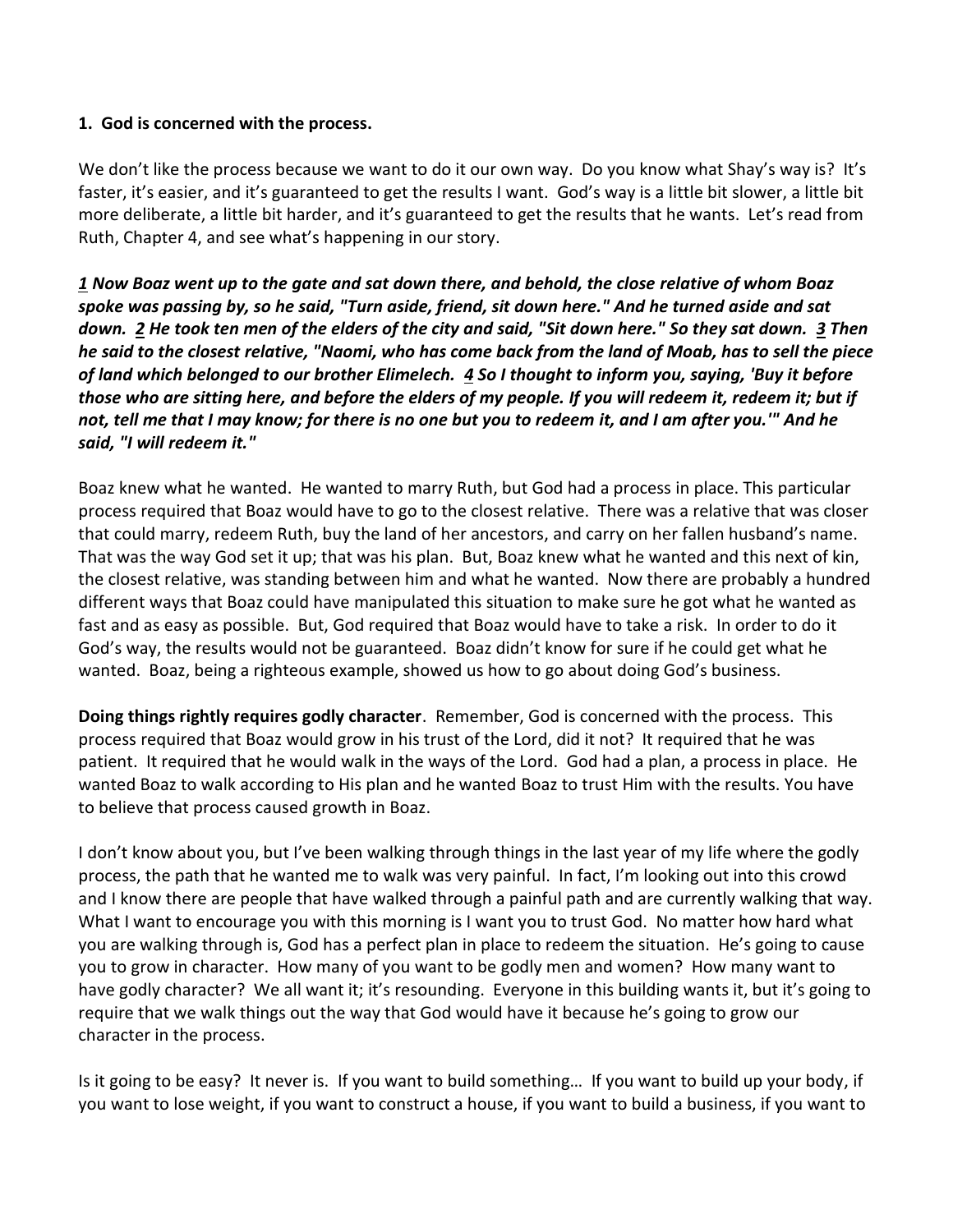raise a godly family, anything good and worth doing is not going to be easy. God has a way for you to walk through it to experience his results and not ours.

### **2. Redemption is going to cost someone.**

Let's jump back into our story. *[5](http://www.studylight.org/desk/?q=ru%204:5&t1=en_nas&sr=1) Then Boaz said, "On the day you buy the field from the hand of Naomi, you must also acquire Ruth the Moabitess, the widow of the deceased, in order to raise up the name of the deceased on his inheritance."* 

# *[6](http://www.studylight.org/desk/?q=ru%204:6&t1=en_nas&sr=1) The closest relative said, "I cannot redeem it for myself, because I would jeopardize my own inheritance. Redeem it for yourself; you may have my right of redemption, for I cannot redeem it."*

Redemption always comes with a cost. Did you know that every redemption story testifies to God's love? The majority of movies and books that we fall in love with follow the same storyline. There is character development, characters you fall in love with, and then enters conflict. Conflict fractures relationships and brings adversity and hardship into the situation. In the midst of that conflict, it hits a climax. At that climax, we experience hopelessness and desperation. And then, according to every redemption story, in that moment, in runs the savior, a hero to save the day.

Just rattle through your favorite movies in your head. They all follow this course. Do you know why? God designed it that way. Every redemption story was designed to point you and me back to him. The ultimate redemption story is found in Jesus. Just think about that. How awesome is God that throughout the course of human history, every redemption story that was written points back to him. That's a God who deserves glory to pull something off like that.

It reminds me of James 1: 27 that says, *Pure and undefiled religion in the sight of our God and Father is this: to visit orphans and widows in their distress, and to keep oneself unstained by the world.* That's one of the beautiful roles, one of the primary roles of the church. When we talk about generations, this is what we are talking about, pure and undefiled religion, caring for widows and orphans. For any of you who have cared for a widow or orphan, you know that it comes with a cost. There are some amazing families in here that have adopted and that are a part of the foster care system. I think about the Brawners and the Cartwrights and the Watsons just to name a few. They are actively taking part, they are being used as the hands and feet of Christ in the midst of a redemption process. If you ask them, they will honestly tell you it comes with a cost. There is an emotional cost, there is a financial cost, there is a cost for all our kiddoes and our family, there is a cost for the space in our house. Redemption comes with a cost.

# Peter writes, in 1 Peter: 1, *[18](http://www.studylight.org/desk/?q=1pe%201:18&t1=en_nas&sr=1) knowing that you were not redeemed with perishable things like silver or gold from your futile way of life inherited from your forefathers, [19](http://www.studylight.org/desk/?q=1pe%201:19&t1=en_nas&sr=1) but with precious blood, as of a lamb unblemished and spotless, the blood of Christ.*

Did you know that value is based off of what someone is willing to pay? So all these beautiful stories of redemption that we fall in love with and we gravitate towards, they all point back to the ultimate redemption story and in that redemption story, the cost was as high as it possibly could be. It cost God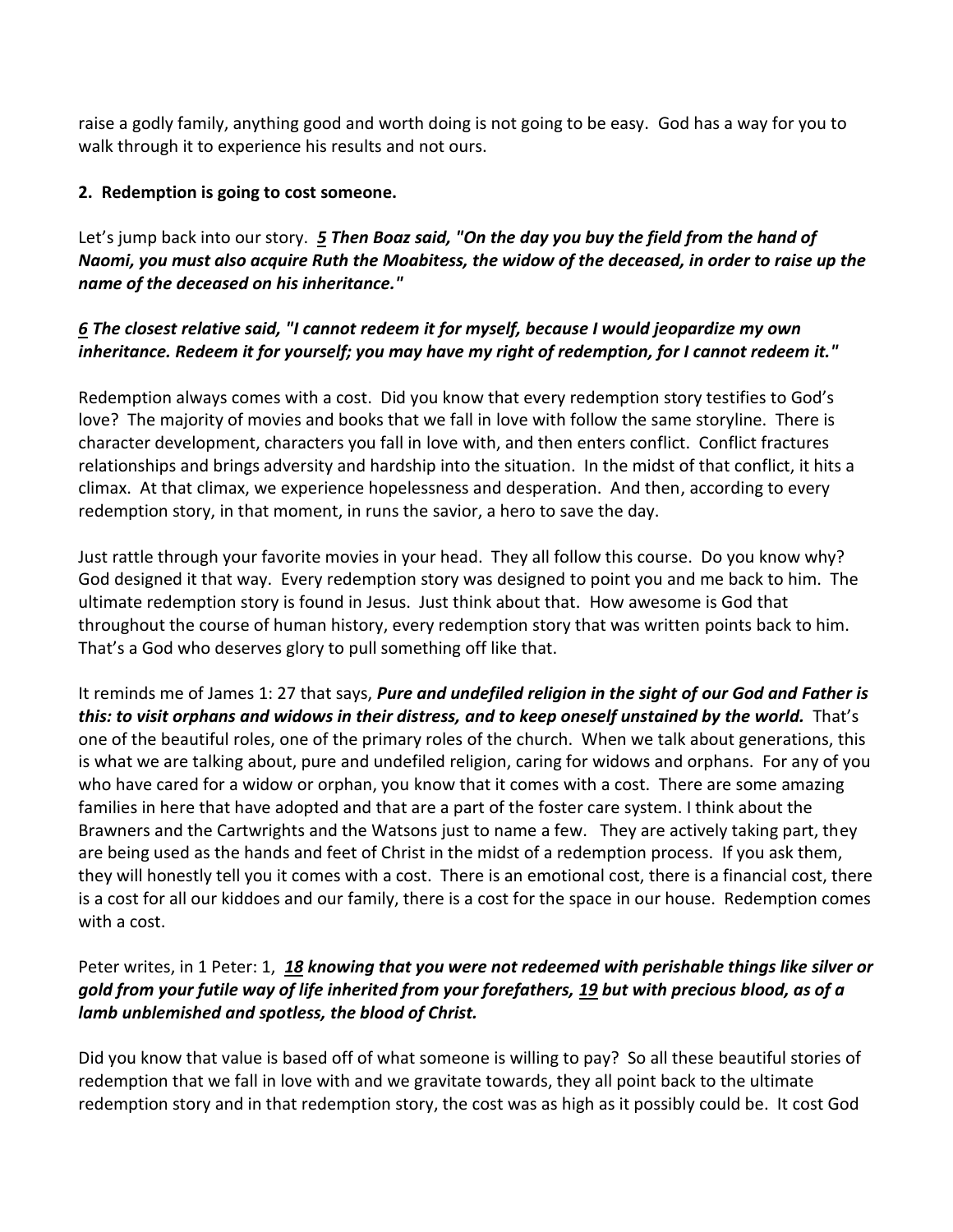his son. For those of you who have kiddoes, you can understand, at least to some extent, the cost of sacrificing a child. Lean into that for a second. Taking your child and giving up their life for others. There is no greater cost. Do you know what that does? That places greatest value on you and me. Do you want to know how God feels about you? Consider what he paid for you. The God of the universe, in his divine authorship, paid the highest price to communicate to you and me our value in his eyes. Wow! Sit in that, church.

# **3. Faithfulness is highly honored**.

Let's pick up our story. *[6](http://www.studylight.org/desk/?q=ru%204:6&t1=en_nas&sr=1) The closest relative said, "I cannot redeem it for myself, because I would jeopardize my own inheritance. Redeem it for yourself; you may have my right of redemption, for I cannot redeem it." [7](http://www.studylight.org/desk/?q=ru%204:7&t1=en_nas&sr=1) Now this was the custom in former times in Israel concerning the redemption and the exchange of land to confirm any matter: a man removed his sandal and gave it to another; and this was the manner of attestation in Israel. [8](http://www.studylight.org/desk/?q=ru%204:8&t1=en_nas&sr=1) So the closest relative said to Boaz, "Buy it for yourself." And he removed his sandal. [9](http://www.studylight.org/desk/?q=ru%204:9&t1=en_nas&sr=1) Then Boaz said to the elders and all the people, "You are witnesses today that I have bought from the hand of Naomi all that belonged to Elimelech and all that belonged to Chilion and Mahlon.*

I'm going to pause there for a second. I think about Boaz going down to the city gates and gathering up the elders. I think modern day our best representative of that would be Clockers. Have you ever walked into Clockers and see Paul Etheridge and all his Vietnam Veteran buddies back there drinking coffee and yucking in up? You know they are all packing heat, right? You're thinking *Look at these guys; they are so jovial and they are loving their life, but I bet they could disarm me in less than five seconds*. Men like that, elders of the city, sit around… We live in a country and a time where accountability is attorneys and the threat of suing and legal documents. When you encounter men like that, you know that if you were to shake their hand and make a deal, it would be better than an attorney setting up mediation.

I think there is a beautiful picture happening in the back of Clockers. I don't get political very often, but I bet if you gave Paul and his buddies at Clockers the White House for eight years, they could fix a lot of things. Don't you think?

So, Boaz went down to the elders and he drew them in and they walked through things God's way, the right way. You better believe that when the closest relative said he couldn't take on the financial burden of Ruth and the property and that he was going to give Boaz the right of redemption… Could you imagine what Boaz's heart was like in that moment? "God, you're so awesome! Thank you." I bet his heart exploded with joy. That's what happens when you do things God's way. You get to experience his plan; it's the best.

So not only did Boaz get to cash in on his heart's desire, but he also had his character built in the process. When you walk with God, it's a package deal of blessing. This church knows that we don't buy into the prosperity gospel of when you obey God and you walk with him and you pray to him… Health, wealthy, and prosperity is not what we're looking for. But, faithfulness does come with blessing. The blessings of a faithful man or a faithful woman look like joy, peace, patience, kindness, goodness, gentleness, self-control. They look like a beautiful family that loves each other. They look like the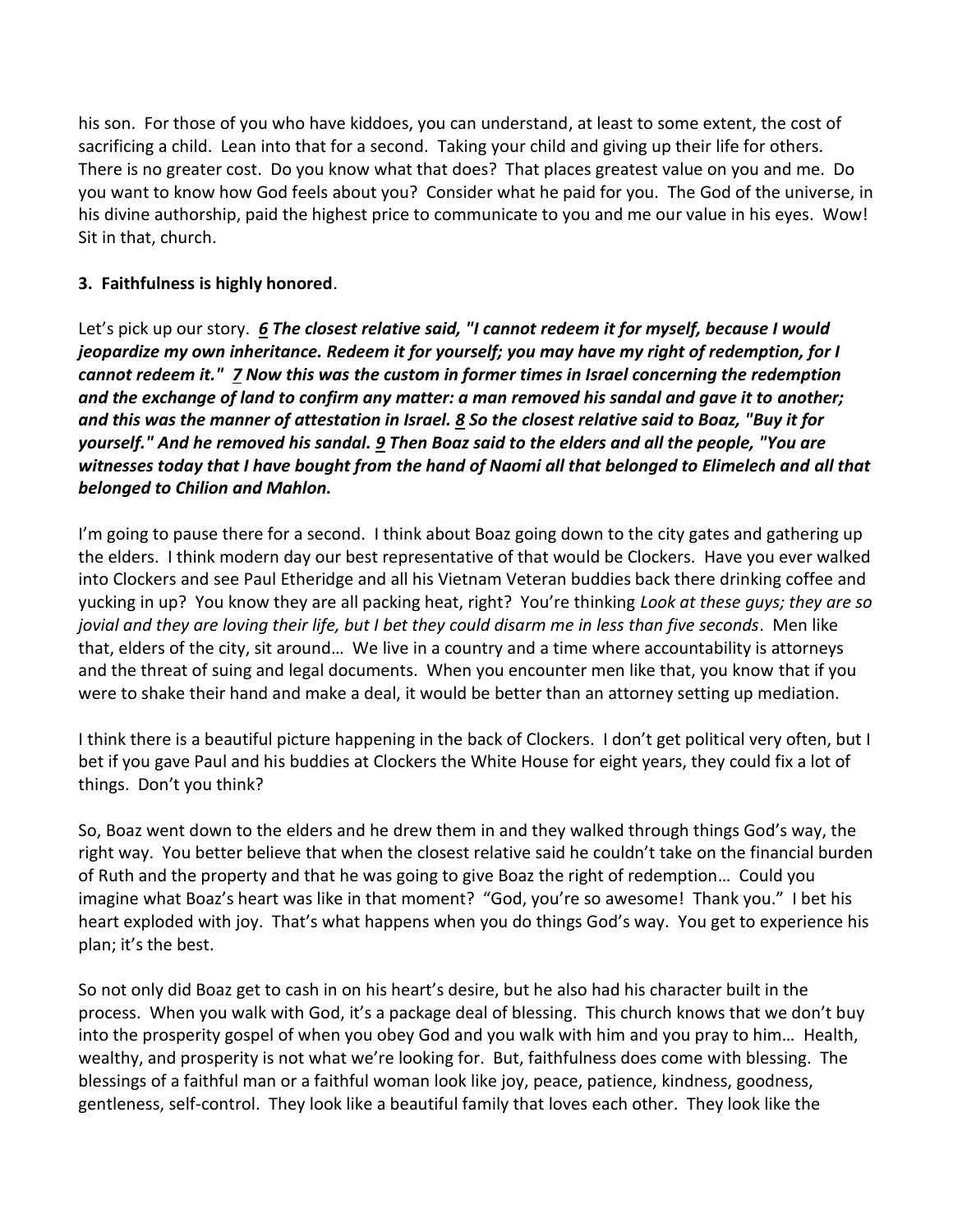freedom from walking without shame and guilt. Those blessings look like having hope in a future of whether I die today or not, my hope is in Christ. And the day I do die, it's going to be a party because I'm going home to be with Jesus and I'm leaving this broken world behind. There is no amount of money that can replace that.

*[10](http://www.studylight.org/desk/?q=ru%204:10&t1=en_nas&sr=1) "Moreover, I have acquired Ruth the Moabitess, the widow of Mahlon, to be my wife in order to raise up the name of the deceased on his inheritance, so that the name of the deceased will not be cut*  off from his brothers or from the court of his birth place; you are witnesses today." There's that handshake. You saw that they handed a sandal back in the day. That was their cultural thing. They would take off a sandal and instead of shaking hands as we would, they would hand the sandal over and say this deal is done, it's official. I don't know if they gave the sandal back or what, but…

# *[11](http://www.studylight.org/desk/?q=ru%204:11&t1=en_nas&sr=1) All the people who were in the court, and the elders, said, "We are witnesses. May the Lord make the woman who is coming into your home like Rachel and Leah, both of whom built the house of Israel; and may you achieve wealth in Ephrathah and become famous in Bethlehem. [12](http://www.studylight.org/desk/?q=ru%204:12&t1=en_nas&sr=1) "Moreover, may your house be like the house of Perez whom Tamar bore to Judah, through the offspring which the Lord will give you by this young woman." [13](http://www.studylight.org/desk/?q=ru%204:13&t1=en_nas&sr=1) So Boaz took Ruth, and she became his wife, and he went in to her. And the Lord enabled her to conceive, and she gave birth to a son.*

Here is a sub point that I don't want this group of believers to miss. Children are a gift. In Psalm 127, David writes, *…children are a gift of the Lord*. They are a blessing from the Lord. I want to make it clear to everybody that every single child that is born is a gift, regardless of circumstances. I will say this. Circumstances are often brutal. They are sad, they are broken, and many times they are evil, but that child is a gift. It is a blessing. If you want to raise up a godly generation, if you want your family legacy to be one of redemption, you value children. Not just yours, but all the ones around you. Even the annoying ones. We value children.

Andy Stanley says this and I couldn't say it better. *"The most important work you do for the kingdom may not be what you do, but who your raise."* Isn't that amazing to think about? Our role as a church family… We are a community that binds together to raise up kiddoes; not just your own, but the kids that are in your circle of influence. We all have a responsibility. Did you know that God honors faithfulness? Those little ones that raise up and take on the faith and begin to fight for Jesus, everything they accomplish will be credited to your account. Do you know that. God doesn't let faithfulness go unnoticed.

Luke 16: - *[10](http://www.studylight.org/desk/?q=lu%2016:10&t1=en_nas&sr=1) "He who is faithful in a very little thing is faithful also in much; and he who is unrighteous in a very little thing is unrighteous also in much.* This has been a verse that has been resounding in my life. I'm drawn to it because to be honest with you, I need to grow in faithfulness. I have a tendency to be the homerun hitter, to swing for the fences, rather than to be concerned with taking my practice swings and giving them as much value as the homerun swing. Raising a godly family and in a godly community and growing in godly character is not something that's done in the big moments of life, but rather, it's the small moments, the everyday moments that matter. I truly believe that success in God's economy has to do with everyday little things, rather than the big things you accomplish in your life.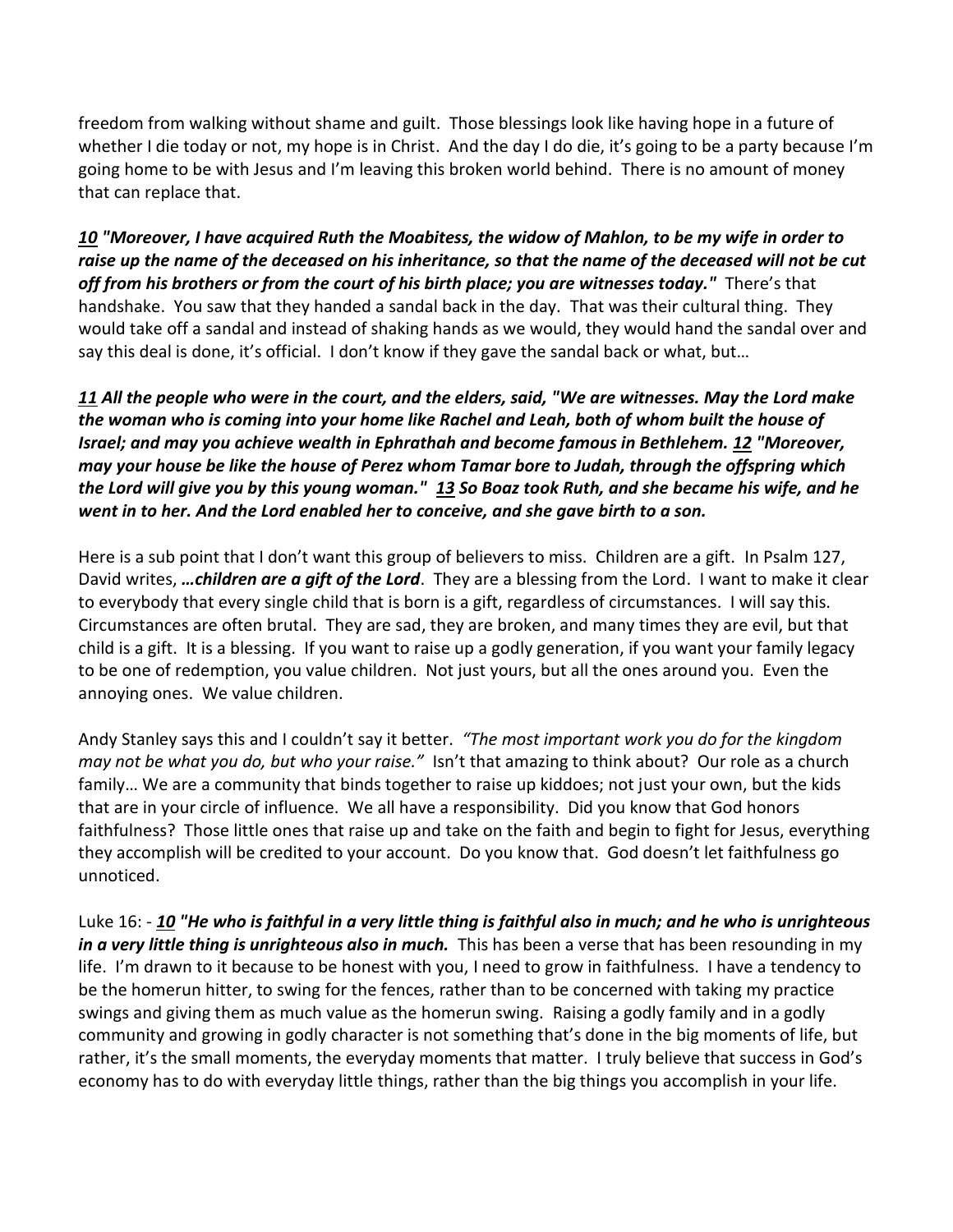If you have a job as a custodian and your job is to get a 10' x 13' room completely spotless, I truly believe that being faithful in that task and having joy in your heart has the same value as leading 10,000 people to Christ at a crusade. I really believe that because God isn't attaching our success to results because who are the results attested to? Who's in charge of the results? God is in charge of the results. You and I are responsible to be faithful to whatever we've been called to. Faithfulness is the key to leaving behind a legacy of redemption in our families.

Paul was good to let me borrow this compass. This compass is magnetized. It's an old school compass and it shows me where north is. The word *orientation* has taken on all kinds of meanings in our world today, but traditionally, the word *orientation* is a directional word. The reason you use a compass is to find your direction. Right now, I'm pointed north. That's my direction and so, I gain my orientation by looking at this compass.

Did you know that if I was just one degree off and I walked for a mile, I would be 92 feet off the mark? If I walk for 60 miles, I would be off by a mile. Think about your responsibility of raising up a family or contributing to a godly, biblical community. If we compromise as Christians living in a time of relativism, if we make one compromise… "Yes I believe the Bible, but this thing… I think it was just a cultural thing so it doesn't apply to today." If I'm off by one degree, what will that mean for the next generation? Have you ever heard the phrase "If you give them an inch, they'll take a mile"? I see it played out in my family every day; it's maddening. But, if you make a compromise in your faith… and it might be on a secondary theological issue, but if you make a compromise, you're going to set the next generation up for catastrophe. A compromise today results in catastrophe tomorrow. That's why it is absolutely vital, church, that we take the word of God and that we hold it high and that we follow every precept, every ordinance. Remember, there is a way in which things work; that's the way God has designed it.

I'm reminded of Psalm 1. *[1](http://www.studylight.org/desk/?q=ps%201:1&t1=en_nas&sr=1) How blessed is the man who does not walk in the counsel of the wicked, nor stand in the path of sinners, nor sit in the seat of scoffers! [2](http://www.studylight.org/desk/?q=ps%201:2&t1=en_nas&sr=1) But his delight is in the law of the Lord, and in His law he meditates day and night.* If we meditate on God's word, we won't be off, not even by a degree, not even a fraction of a degree, and we'll be setting up the next generation that follows in our footsteps, leaving a legacy of redemption. Man, this gets me pumped up. Isn't that awesome. God's word is truth.

# **4. There is power in living in your redemption**.

*[14](http://www.studylight.org/desk/?q=ru%204:14&t1=en_nas&sr=1) Then the women said to Naomi, "Blessed is the Lord who has not left you without a redeemer today, and may his name become famous in Israel."* This summer, a young man was brought to me… I'm going to use his initials, LP. LP was this scrawny little squirt of a kid. He was bullying his buddies who were all almost twice his size. It was unbelievable. As he was being brought to me to process through this bullying situation, he told the young guy that he was walking with that he wanted to die.

So, he came down and he sat in my office. I asked him, "Tell me about the guys that you've been bullying." I got out a notepad and he started rattling off names: one name, two names, three names, four names, five, six, seven. Then he stopped and thought about it and then it was eight names.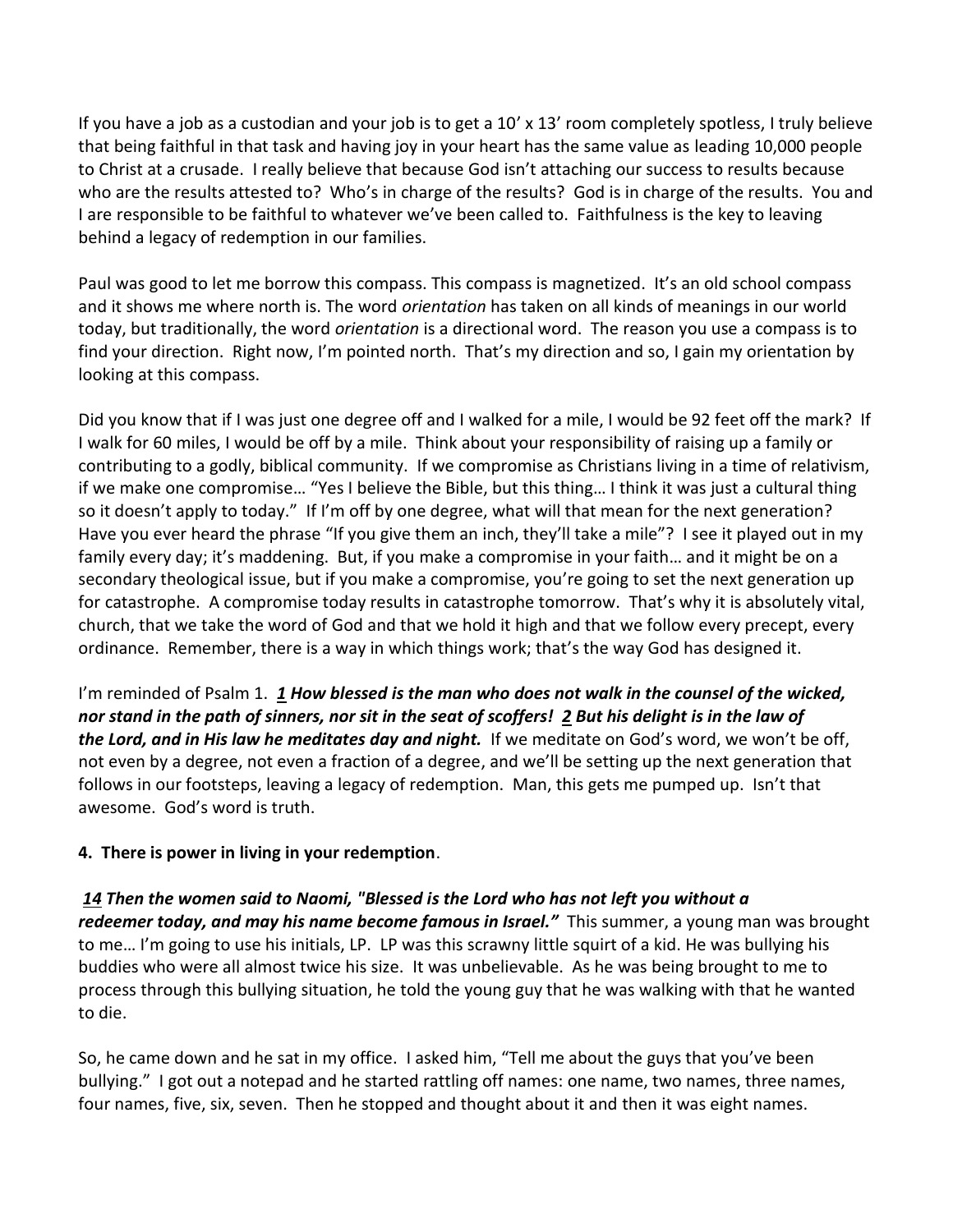So, we had this list and I asked him, "Have you ever been bullied before" and he said "Yes." I asked him how it made him feel. Of course, then he began to emotionally attach to what he had been doing. He knew what it's like to be bullied. Tears and snot started rolling down his face and he was just wrecked by his sin.

I said, "Why did you say that you wanted to die?"

He just couldn't quite get it altogether; he was just crying so hard. I asked, "Is it because you feel so much guilt and shame for what you've done to your buddies?"

And he just said, "Yes, yes, yes."

I said, "What is the cost for your sin, LP?"

He said, "It's death."

I said, "That's why you want to kill yourself, that's why you want to die. It's because the cost of sin is death and you are feeling the weight of sin. But, guess what? Do you know why Jesus died?"

He looks up at me and says, "To forgive me for my sins."

I said, "That's right." I told him, "There's a way in which things work. First thing we are going to do is go to God and ask for forgiveness." So, we let the little guy pray. He went through all the names and he asked for forgiveness.

I said, "The next part of this process is you need to go to every single one of those guys and ask for their forgiveness for what you've done." So, that night, he pulled every single one of them aside, one at a time, and asked for forgiveness. Without even flinching, every single kid forgave him. We went through all eight and he was sitting out there. We asked him if there was anybody else. He said there was one more. He went in a got him and asked for his forgiveness. He walked through that process and you better believe it was hard, but the next morning, the dude was on cloud nine. He was living in God's grace. I mean, cloud 9! All the weight of sin was washed from his shoulders. He didn't want to die; he was too filled with life. We got to watch a redemption story playout right before our eyes. LP was walking in freedom.

Here's a mistake you and I can make. We've all had those moment where we've been forgiven of so much and we experience that amazing grace of God that sets us free and immediately transforms us. Often times, we get further and further away from that big moment and the power of that moment begins to decrease, little by little, day after day, to point where we are so far removed from that moment that it just didn't seem like as big of a deal and we begin to compromise. We begin to drift away in the way of society.

My friends, that is not the way that Christians are to live. Christians are to carry those moments of redemption and live in them every single day. As we mature in our faith every day, we should become